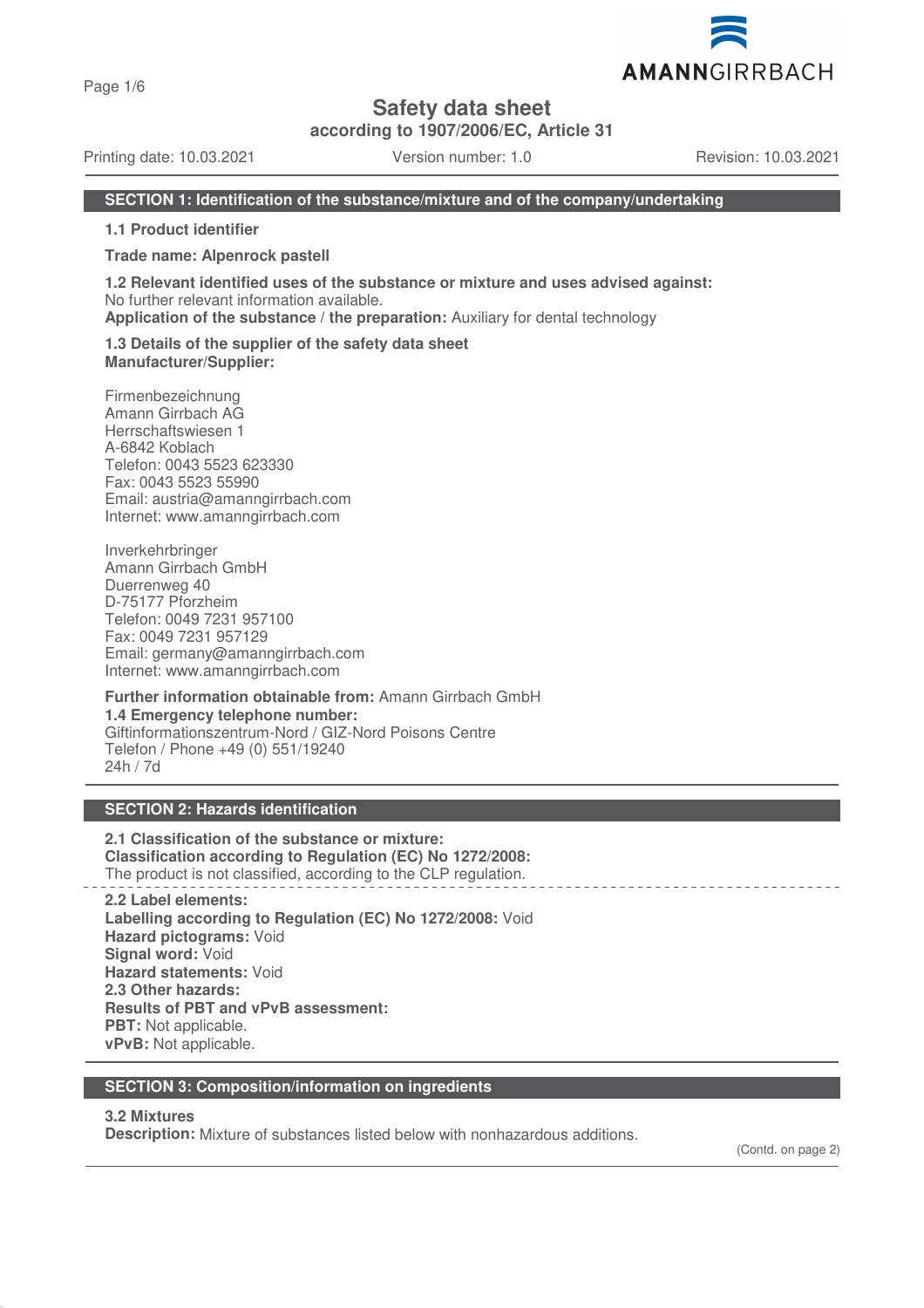

**Safety data sheet**

**according to 1907/2006/EC, Article 31**

Printing date: 10.03.2021 Version number: 1.0 Revision: 10.03.2021

Page 2/6

(Contd. of page 1)

>50-≤100%

#### **Trade name: Alpenrock pastell**

**Dangerous components:** 

CAS: 7778-18-9 EINECS: 231-900-3 Reg.nr.: 01-2119444918-26 calcium sulphate, natural substance with a Community workplace exposure limit **Additional information:** For the wording of the listed hazard phrases refer to section 16.

#### **SECTION 4: First aid measures**

#### **4.1 Description of first aid measures:**

#### **General information:**

Take affected persons out into the fresh air. Do not leave affected persons unattended. **After inhalation:** Supply fresh air; consult doctor in case of complaints. **After skin contact:** Immediately wash with water and soap and rinse thoroughly. **After eye contact:** Rinse opened eye for several minutes under running water. Call a doctor immediately. **After swallowing:** Call a doctor immediately. **4.2 Most important symptoms and effects, both acute and delayed:** No further relevant information available. **4.3 Indication of any immediate medical attention and special treatment needed:** No further relevant information available.

#### **SECTION 5: Firefighting measures**

#### **5.1 Extinguishing media:**

**Suitable extinguishing agents:**

CO2, powder or water spray. Fight larger fires with water spray or alcohol resistant foam.

**5.2 Special hazards arising from the substance or mixture:**

Formation of toxic gases is possible during heating or in case of fire.

**5.3 Advice for firefighters:**

#### **Protective equipment:**

Mouth respiratory protective device. Do not inhale explosion gases or combustion gases.

## **SECTION 6: Accidental release measures**

**6.1 Personal precautions, protective equipment and emergency procedures:**

Wear protective equipment. Keep unprotected persons away.

Ensure adequate ventilation.

Use respiratory protective device against the effects of fumes/dust/aerosol.

**6.2 Environmental precautions:** Do not allow product to reach sewage system or any water course.

## **6.3 Methods and material for containment and cleaning up:**

Pick up mechanically.

Ensure adequate ventilation.

**6.4 Reference to other sections:**

See Section 7 for information on safe handling.

See Section 8 for information on personal protection equipment.

See Section 13 for disposal information.

## **SECTION 7: Handling and storage**

## **7.1 Precautions for safe handling:**

Open and handle receptacle with care.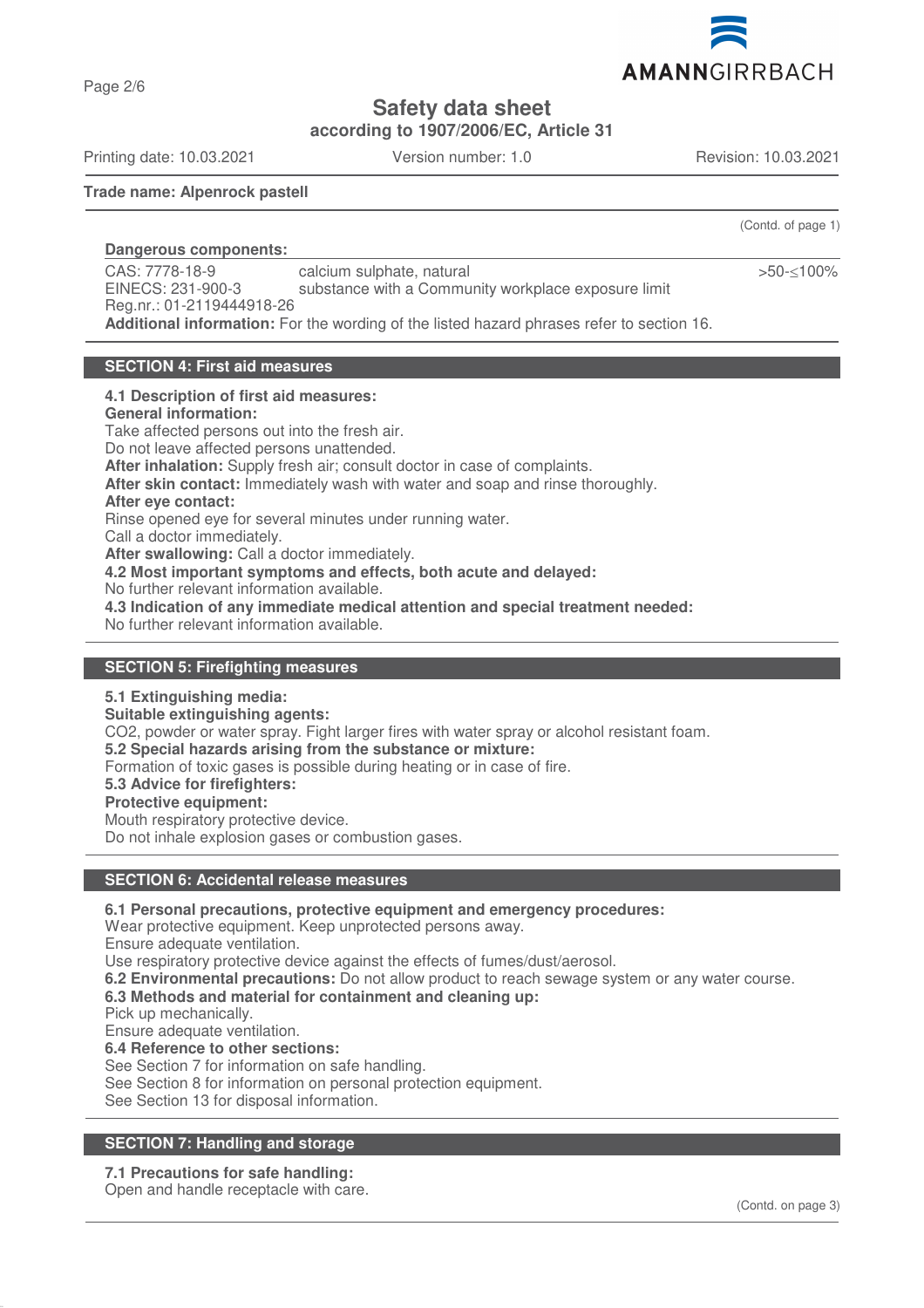

**Safety data sheet**

**according to 1907/2006/EC, Article 31**

Printing date: 10.03.2021 Version number: 1.0 Revision: 10.03.2021

Page 3/6

(Contd. of page 2)

**Trade name: Alpenrock pastell**

Ensure good ventilation/exhaustion at the workplace. Prevent formation of dust. **Information about fire - and explosion protection:** Keep ignition sources away - Do not smoke.

**7.2 Conditions for safe storage, including any incompatibilities:**

**Storage:**

**Requirements to be met by storerooms and receptacles:** Store only in the original receptacle. **Information about storage in one common storage facility:** Store away from foodstuffs. **Further information about storage conditions:** Keep container tightly sealed.

**7.3 Specific end use(s):** No further relevant information available.

#### **SECTION 8: Exposure controls/personal protection**

**8.1 Control parameters:**

**Ingredients with limit values that require monitoring at the workplace:** 

**7778-18-9 calcium sulphate, natural**

OEL Long-term value: 10 mg/m<sup>3</sup>

**8.2 Exposure controls:**

**Appropriate engineering controls** No further data; see item 7.

**Individual protection measures, such as personal protective equipment**

## **General protective and hygienic measures:**

The usual precautionary measures are to be adhered to when handling chemicals.

Wash hands before breaks and at the end of work.

Keep away from foodstuffs, beverages and feed.

Do not inhale dust / smoke / mist.

Avoid contact with the eyes and skin.

**Respiratory protection:**

Use suitable respiratory protective device in case of insufficient ventilation.

Short term filter device:

Filter P1

**Hand protection** Protective gloves

## **Material of gloves:**

Nitrile rubber, NBR

Chloroprene rubber, CR

Butyl rubber, BR

The selection of the suitable gloves does not only depend on the material, but also on further marks of quality and varies from manufacturer to manufacturer.

**Penetration time of glove material:**

The exact break through time has to be found out by the manufacturer of the protective gloves and has to be observed.

**Eye/face protection** Tightly sealed goggles

## **SECTION 9: Physical and chemical properties**

**9.1 Information on basic physical and chemical properties: General Information: Colour:** Colour: **According to product specification Odour:** Odourless<br> **Odour threshold:** Contact Contact Contact Contact Contact Contact Contact Contact Contact Contact Contact Conta<br>
Odour threshold: Contact Contact Contact Contact Contact Contact Contact Contact Contact **Odour threshold:**<br>
Melting point/freezing point:<br>
Melting point/freezing point:<br>
> 1400 °C **Melting point/freezing point: Boiling point or initial boiling point and boiling range** Undetermined.<br> **Flammability** Contract Contract Contract Contract Contract Contract Contract Contract Contract Contract Contra<br>
Not applicable. Not applicable.

(Contd. on page 4)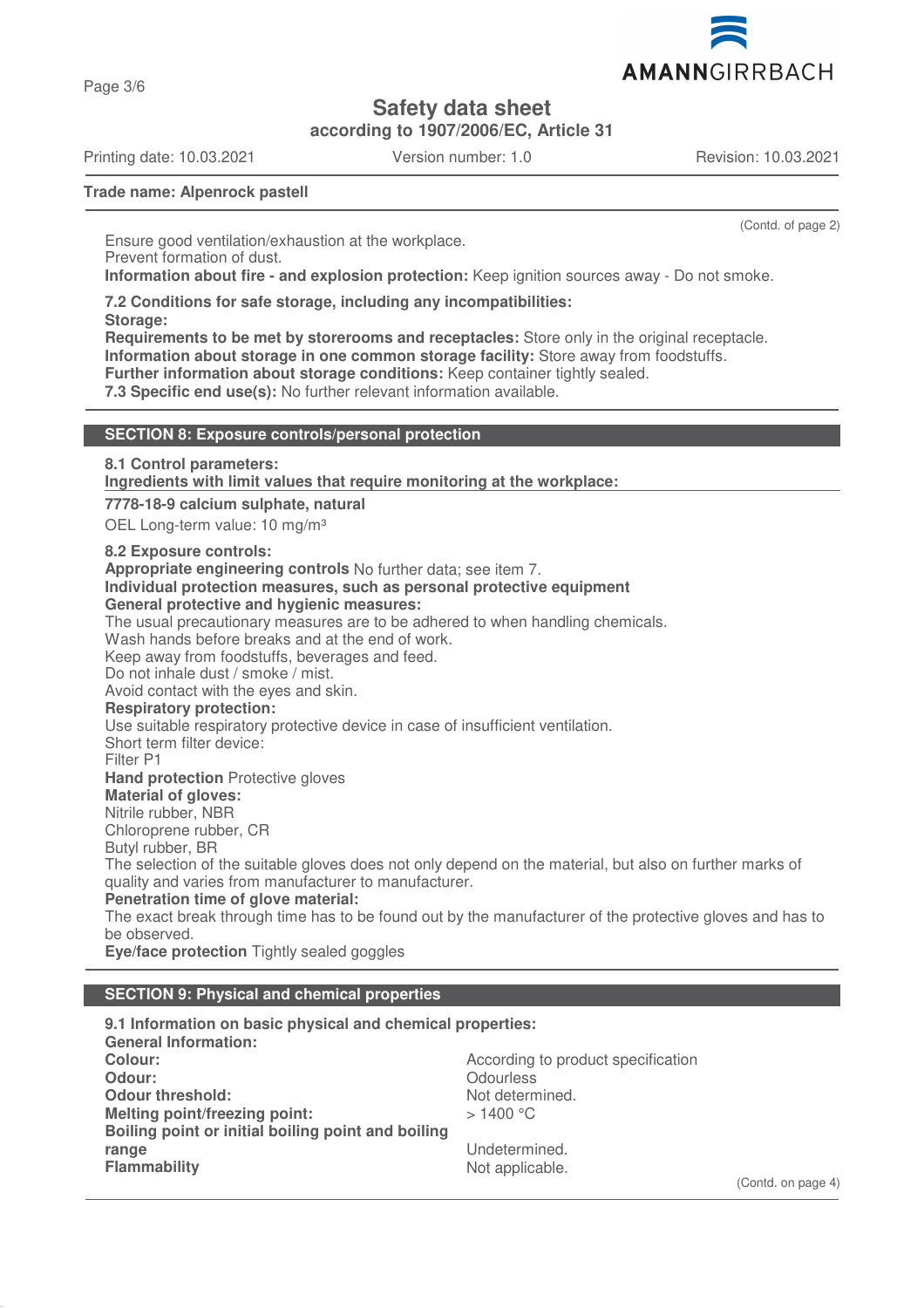Page 4/6

**Safety data sheet**

**according to 1907/2006/EC, Article 31**

Printing date: 10.03.2021 Version number: 1.0 Revision: 10.03.2021

**Trade name: Alpenrock pastell**

|                                                     | (Contd. of page 3)                            |
|-----------------------------------------------------|-----------------------------------------------|
| Lower and upper explosion limit                     |                                               |
| Lower:                                              | Not determined.                               |
| Upper:                                              | Not determined.                               |
| Flash point:                                        | Not applicable.                               |
| <b>Auto-ignition temperature:</b>                   | Product is not selfigniting.                  |
| <b>Decomposition temperature:</b>                   | Not determined.                               |
| pH at 20 °C                                         | 5 - 7 (Suspension)                            |
| <b>Viscosity:</b><br><b>Kinematic viscosity</b>     | Not applicable.                               |
| <b>Dynamic:</b>                                     | Not applicable.                               |
| <b>Solubility</b>                                   |                                               |
| water at 20 °C:                                     | $2$ g/l                                       |
| Partition coefficient n-octanol/water (log value)   | Not determined.                               |
| Vapour pressure:                                    | Not determined.                               |
| Density and/or relative density                     |                                               |
| Density at 20 °C:                                   | $2.6$ g/cm <sup>3</sup>                       |
| <b>Relative density:</b>                            | Not determined.                               |
| Bulk density at 20 °C:                              | 1100 - 1200 kg/m <sup>3</sup>                 |
| Vapour density:                                     | Not determined.                               |
| 9.2 Other information:                              |                                               |
| Appearance:                                         |                                               |
| Form:                                               | Powder                                        |
| Important information on protection of health       |                                               |
| and environment, and on safety.                     |                                               |
| <b>Explosive properties:</b>                        | Product does not present an explosion hazard. |
| <b>Change in condition:</b>                         |                                               |
| <b>Evaporation rate:</b>                            | Not applicable.                               |
| Information with regard to physical hazard          |                                               |
| classes                                             |                                               |
| <b>Explosives</b>                                   | Void                                          |
| <b>Flammable gases</b>                              | Void                                          |
| <b>Aerosols</b>                                     | Void                                          |
| <b>Oxidising gases</b>                              | Void                                          |
| <b>Gases under pressure</b>                         | Void                                          |
| <b>Flammable liquids</b><br><b>Flammable solids</b> | Void<br>Void                                  |
| Self-reactive substances and mixtures               | Void                                          |
| <b>Pyrophoric liquids</b>                           | Void                                          |
| <b>Pyrophoric solids</b>                            | Void                                          |
| Self-heating substances and mixtures                | Void                                          |
| Substances and mixtures, which emit flammable       |                                               |
| gases in contact with water                         | Void                                          |
| <b>Oxidising liquids</b>                            | Void                                          |
| <b>Oxidising solids</b>                             | Void                                          |
| <b>Organic peroxides</b>                            | Void                                          |
| <b>Corrosive to metals</b>                          | Void                                          |
| <b>Desensitised explosives</b>                      | Void                                          |

# **SECTION 10: Stability and reactivity**

**10.1 Reactivity:** No further relevant information available.

(Contd. on page 5)

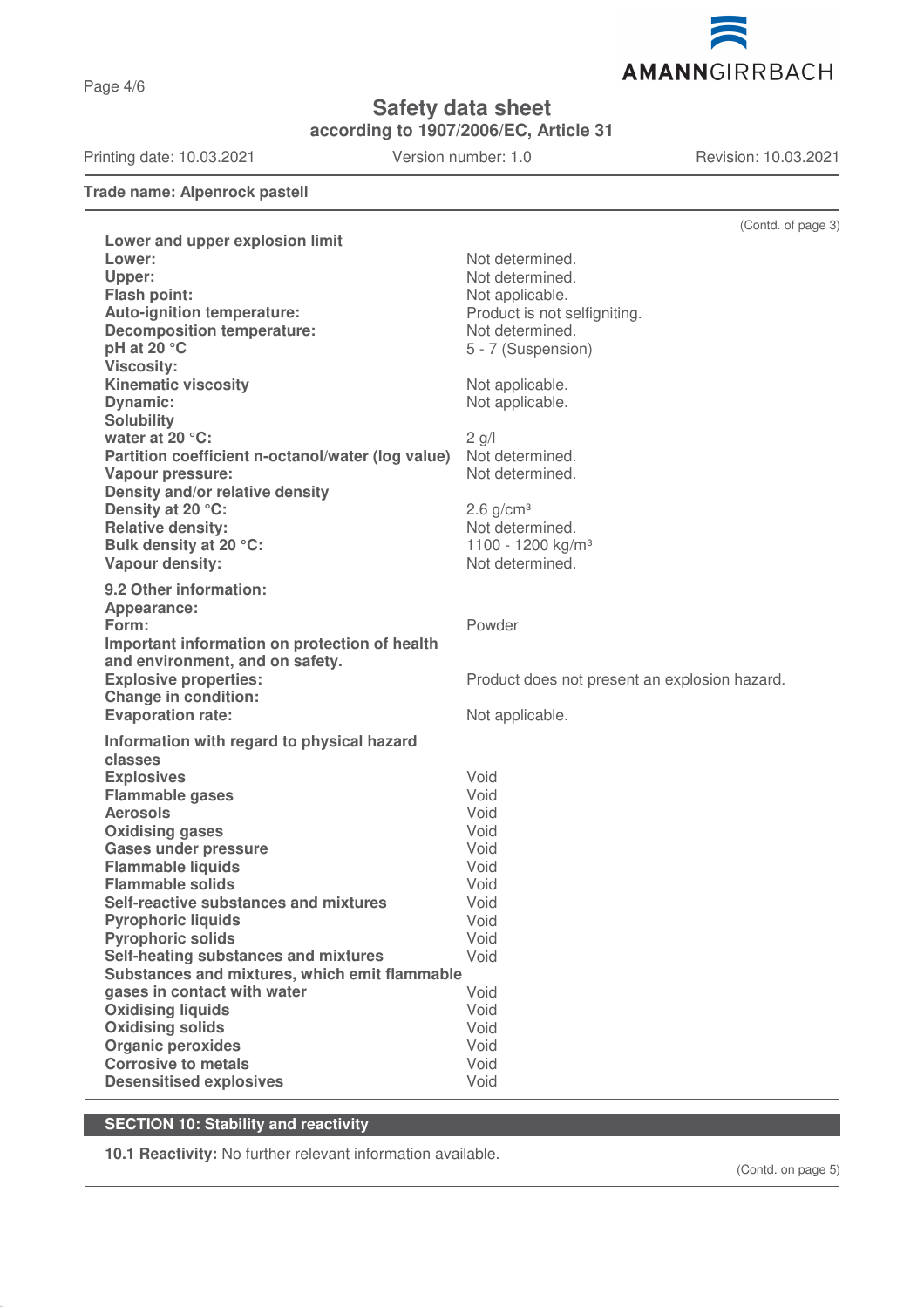

Page 5/6

# **Safety data sheet**

**according to 1907/2006/EC, Article 31**

Printing date: 10.03.2021 Version number: 1.0 Revision: 10.03.2021

(Contd. of page 4)

**Trade name: Alpenrock pastell**

**10.2 Chemical stability:**

**Thermal decomposition / conditions to be avoided:**

No decomposition if used according to specifications.

**10.3 Possibility of hazardous reactions:** No dangerous reactions known.

**10.4 Conditions to avoid:** No further relevant information available.

**10.5 Incompatible materials:** No further relevant information available.

**10.6 Hazardous decomposition products:** Sulphur oxides (SOx)

## **SECTION 11: Toxicological information**

## **11.1 Information on hazard classes as defined in Regulation (EC) No 1272/2008**

**Acute toxicity** Based on available data, the classification criteria are not met.

**Skin corrosion/irritation** Based on available data, the classification criteria are not met.

**Serious eye damage/irritation** Based on available data, the classification criteria are not met.

**Respiratory or skin sensitisation** Based on available data, the classification criteria are not met.

**Germ cell mutagenicity** Based on available data, the classification criteria are not met.

**Carcinogenicity** Based on available data, the classification criteria are not met.

**Reproductive toxicity** Based on available data, the classification criteria are not met.

**STOT-single exposure** Based on available data, the classification criteria are not met.

**STOT-repeated exposure** Based on available data, the classification criteria are not met.

**Aspiration hazard** Based on available data, the classification criteria are not met.

**11.2 Information on other hazards**

**Endocrine disrupting properties** 

None of the ingredients is listed.

## **SECTION 12: Ecological information**

#### **12.1 Toxicity:**

**Aquatic toxicity:** No further relevant information available.

**12.2 Persistence and degradability:** No further relevant information available.

**12.3 Bioaccumulative potential:** No further relevant information available.

**12.4 Mobility in soil:** No further relevant information available.

**12.5 Results of PBT and vPvB assessment:**

**PBT:** Not applicable.

**vPvB:** Not applicable.

## **12.6 Endocrine disrupting properties**

The product does not contain substances with endocrine disrupting properties.

**12.7 Other adverse effects:** No further relevant information available.

## **Additional ecological information:**

**General notes:**

Water hazard class 1 (German Regulation) (Self-assessment): slightly hazardous for water Do not allow undiluted product or large quantities of it to reach ground water, water course or sewage system.

## **SECTION 13: Disposal considerations**

## **13.1 Waste treatment methods:**

**European waste catalogue:**

Dispose of contents/container in accordance with local/regional/national/international regulations.

## **Uncleaned packaging:**

**Recommendation:** Disposal must be made according to official regulations.